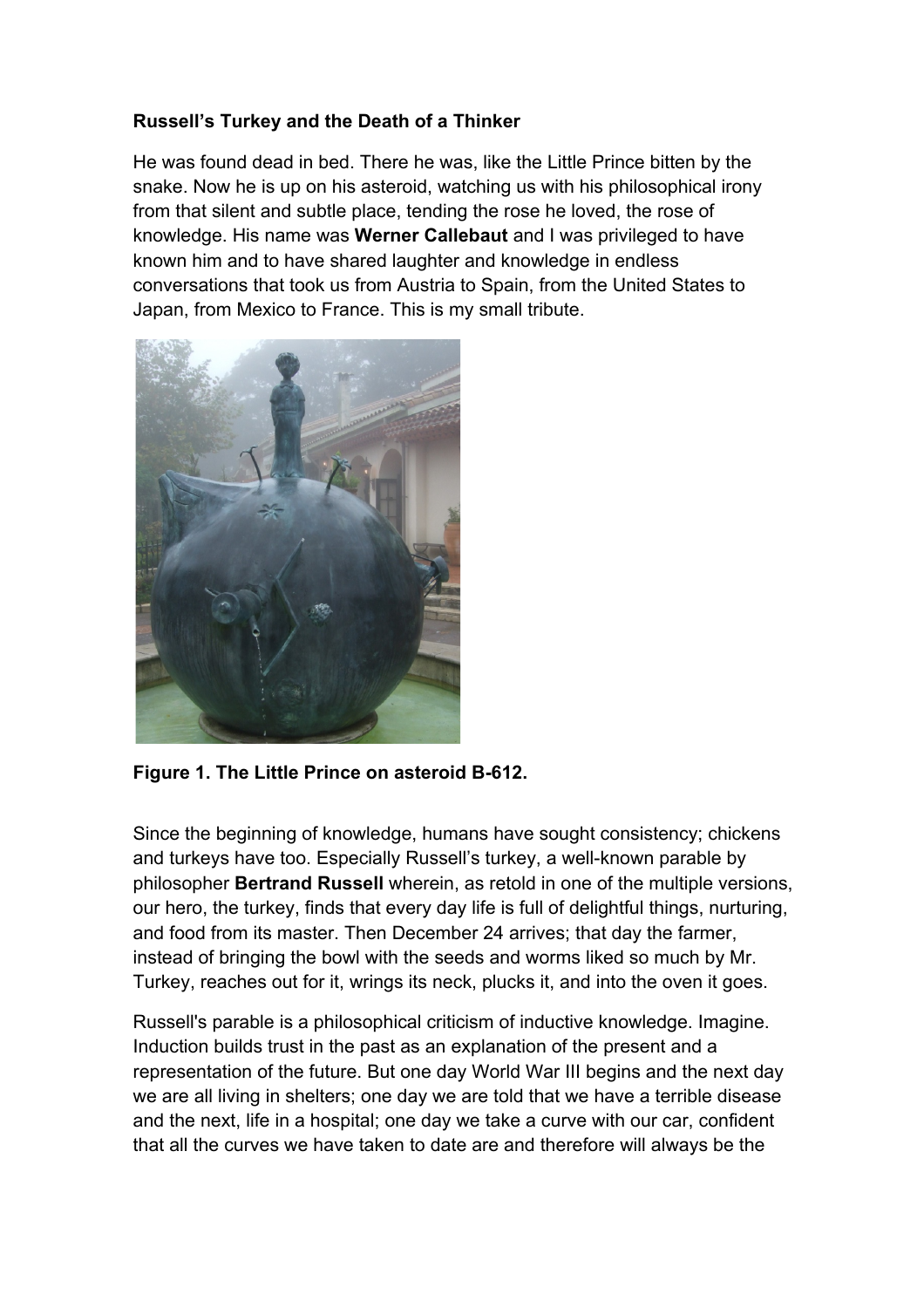same empty curve in our lane, and a truck rushes in the opposite direction and hits us. One day the sun explodes and we are all dead without further ado.

Philosophy of knowledge searches for questions about how we face the difficult task of understanding the world and, for that, it develops answers to the causes of all natural phenomena. First there was animism, then mythology, followed by philosophy and religion. When science arose back in the Illustration, it was believed that everything would be achieved through reasoning, no absolute truths or dogmas of faith or sacred words. In turn of the century Vienna, where everything was buzzing, contemporary Western culture was in the making. In that space of waltz music; modernist furniture; Secession ambience; along the cedars of the baroque maze of the *Augarten* in the second district, where **Arnold Schoenberg** was born on the banks of the Danube Canal to establish the new foundation of music, some men are dedicated to making scientific epistemologies: no less than the Vienna Circle, *der Wiener Kreis*, a bunch of philosophers who drank from the juices of **Poincaré**, **Wittgenstein** and **Popper**, with their positivist philosophies about reality. And from that legacy have sprung the sources of knowledge of modern science: the belief that a nomothetic/deductive science leads us to know more and better about what happened, what is happening, and what will happen.





Nomothetic and deductive science: propositions about reality, "laws" about the behavior of the world and, from these, the deduction of consequences. What's more scientific than that? When we play chess we experience something similar: if you play the King's Indian I know that sooner or later you'll advance the bishop and knight pawns wildly against my castling; if you play the Sicilian I know you want to master the "c" column; if you have a passed pawn, I know I have to block it with a Knight; if you take your Queen out early during the game, I know I have to harass her while developing my pieces. All this gives me some sort of a nomothetic sense of security, allowing me to figure out what to do to meet your ideas. But one day you pull a move out of nowhere and I'm toast; and the attack on my King gets confused now with an attack on the queenside; and you don't care anymore about the "c" column, and advance instead through the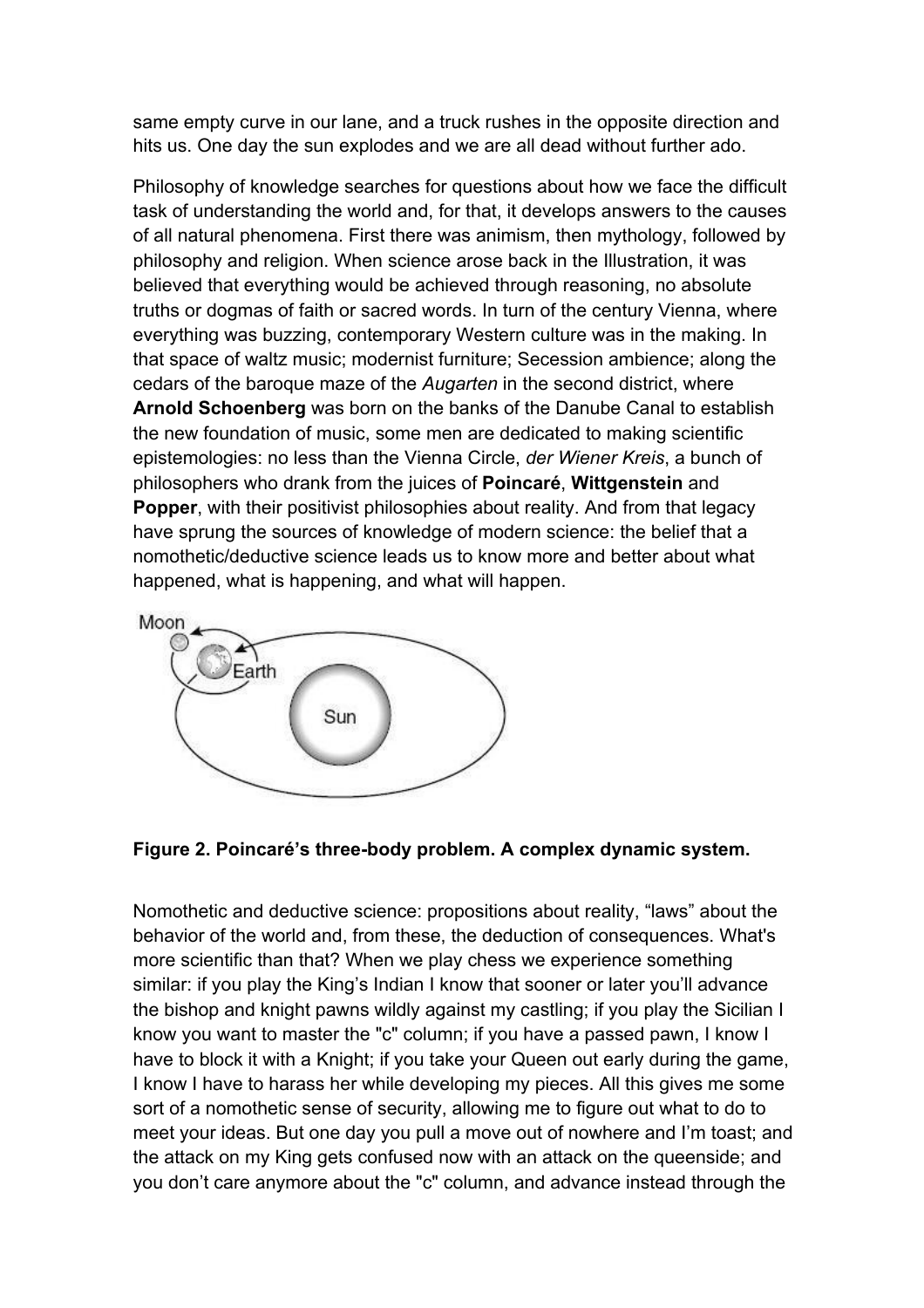center; and your passed pawn that I blocked so comfortably does not let my Knight play and I'm at your mercy with a piece down; and that early Queen who went for a walk is now safe, sitting on a strong square from where she will mount a lethal counterattack.

One day the humans will leave; then the chessmen will experience an uncanny feeling, unable to find those hands that have always moved them; the nomothetic method will fail them also. The pieces will witness motionless the passage of time, and even the occasional flies that landed again and again on each of them to suck the last drop of grease left by the countless hands that touched them over the years will finally disappear. The stage will be empty. Numerous boards with the chessmen ready for war, enclosing all the complexity of thousands of years of history, sit in the gloom of a theater being covered by a dust that slowly seizes the days. The black Queen will cough hopelessly and the white Queen will only be able to offer a dry grin of agreement; they won't be able to face off with their powerful moves over the squares anymore. The Bishops will shed a tear of sorrow. The Rooks will still look around with a measure of hope beyond the stage, just in case the men return. The Knights will try to jump, but it will be useless. The Kings will be paralyzed: so much loneliness will leave them terrified. Humans will be gone. Everything will be as they left it.



**Figure 3. Lonely boards. All humans are gone.**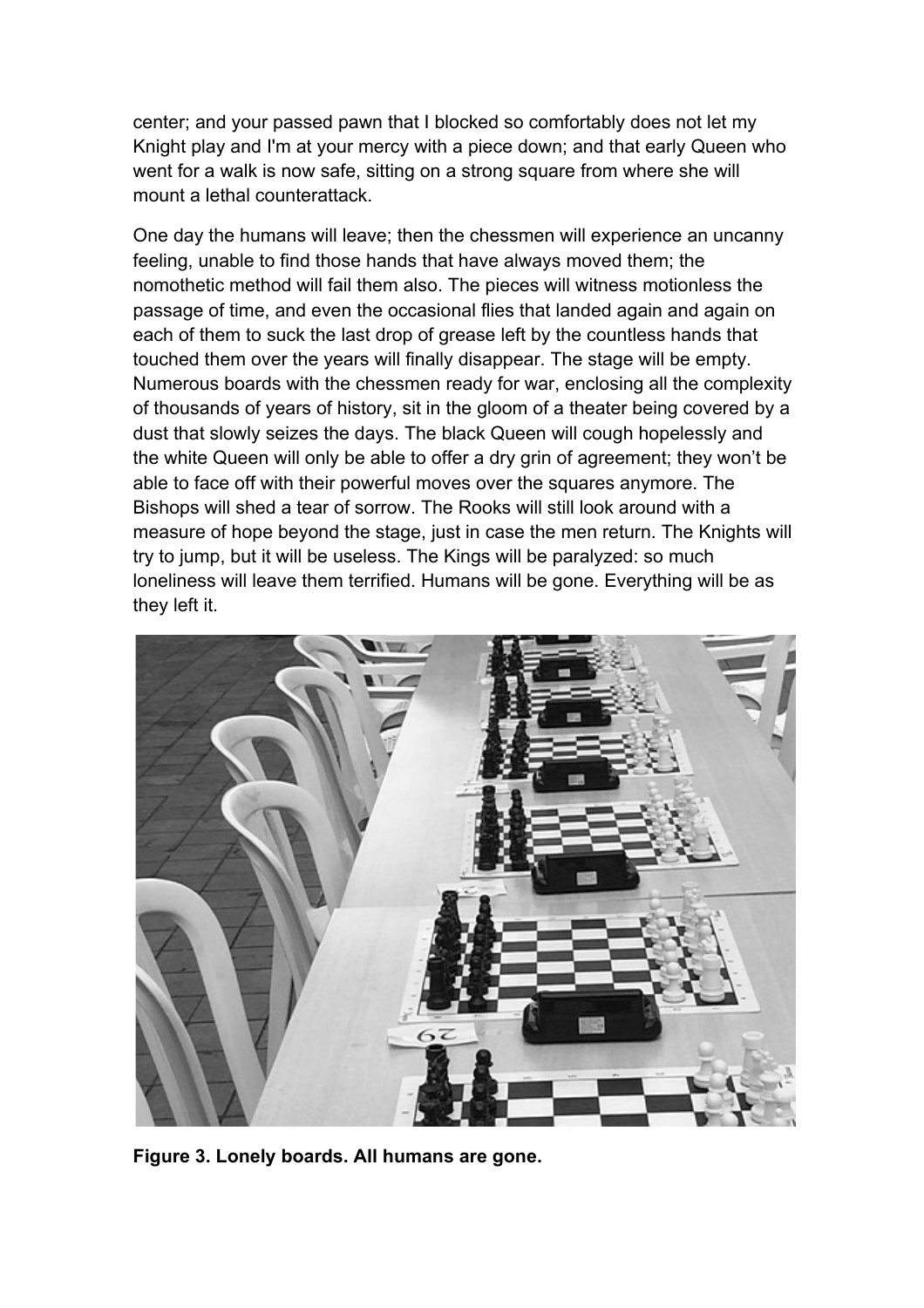Those men that leave unannounced, barely making any noise, are infinite Borgesians. Because there are Borgesian infinites and rougher, more biased ones. The latter, if left alone, are able to shrink and become nothing. They tell themselves that they are infinite, but actually they tend to shrink (infinitely) and end up being a zero, alone, exhausted; they die from their own dreamy and unreal demeanor. Most men are like that. Borgesian infinites, however, prepare for lust: when they find each other (there, at infinity, of course) they coalesce into a numeric feast of gargantuan proportions and their state of carelessness is such that it defies any human description of happiness.

Werner was one of these Borgesian infinites. There is no doubt. I knew it from the day, 16 years ago, when, sitting in front of me listening to **Serge Gainsbourg** amid the rolling hills flanking the right bank of the Danube, where the Alps die out and the Vienna Woods start to slide down, he asked me with that seriousness of a child with which he dressed everyday:

"What if the Universe is not consistent?"

The philosopher in his prime. I squirmed in my chair. I had never heard such a statement. Terrified by the mere prospect that what he just said could have a simple grain of truth, I replied:

"'But what are you saying, Professor? You are suggesting that there could be no general laws, no possibility for prediction, that knowledge is only phenomenological, here and now! Where do the circle and nomothetic science lie?"

Werner moved his deep blue eyes at different rates due to his strabismus, subtle but evident, behind his glasses of a wise man. His smile always gave away an exaggerated, monumental wisdom; too much knowledge, too much thinking, too much reflection. Nothing that could not be reified with several *Krügels* of beer followed by a *Vogelbeerschnap*. It was then that knowledge became one with oneself and not much else remained to be asked (or answered, after all, who cared if the Universe was not consistent?)--just enjoy the moment without knowledge. We could talk about **Lakatos** and **Feyerabend**, **Kant** and **Schopenhauer**, **Nietzsche** and **Marx**, **Darwin** and **Einstein** with the same ease with which thereupon he would suggest fleeing to Montana to eat up tons of Ben and Jerry's. Everything made sense behind his smile of the Little Prince.